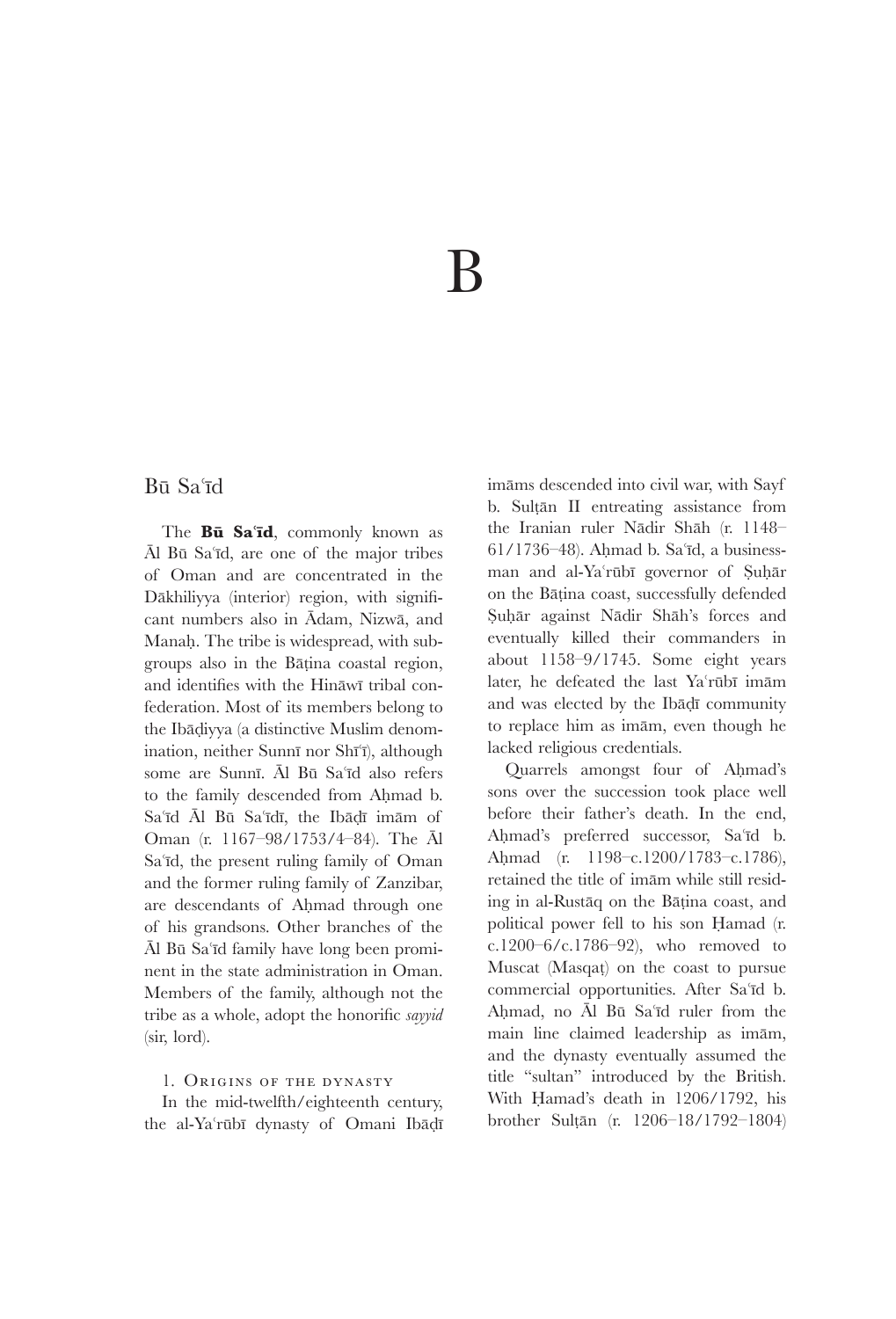seized control of Muscat and used it as a base to extend his possessions around the Arabian Sea and wage war against rivals in the Arabian Gulf. Sultān also increased the importance of Muscat as a commercial centre while expanding trading arrangements across the Indian Ocean. Close cooperation with British India was useful in his military campaigns and promoted commercial ties.

### $2. S_A$ <sup>TD</sup> B. SULTAN

But it was Sultān's son Sa'īd (r. 1806– 56) who, after killing his cousin Badr b. Sayf (r. 1804–6), extended Āl Bū Sa'īd dominion the furthest (Wilkinson, 14ff.). With British help, Sa'īd countered threats from the Wahhābīs of central Arabia and the Qawāsim of Ra's al-Khayma (in the present-day United Arab Emirates) and gradually extended his control over the coast while being acknowledged, nominally, in the interior of Oman. His power and wealth, however, derived especially from his overseas expansion, particularly in East Africa.

While he centred his attention on Zanzibar, Sa'īd b. Sultān also asserted his authority over Mombasa on the African mainland and the islands of Kilwa and Pate, which he did by bringing the Mazr governors (r. c.1109–1253/c.1698–1837), an Omani line originally appointed by the Ya'rūbīs, back under his control. The trade in ivory and slaves extended the Omani presence deep into Africa. The reexport from the African hinterland of these and other commodities (including cloves) increased Zanzibar's customs revenues far higher than those of Muscat and helped to expand trade with Europeans and Americans. While not residing continuously in Zanzibar, Sa'īd spent increasing periods of time there and died at sea on his return to Zanzibar.

It is uncertain whether Sa'īd b. Sultān intended that his realm be divided between Oman and Zanzibar upon his death, but one son, Thuwaynī, became the Āl Bū Sa'idī ruler in Muscat, while another son, Māiid, assumed control in Zanzibar. The de facto separation of the Al Bū Sa'īd realm into two ruling houses was made permanent by the Canning Award (1861), by which Britain recognised Oman and Zanzibar as separate states and undertook

#### 3. The Bū Sa'īd in Oman

subsidy to Oman.

the annual payment of Zanzibar's agreed

With the loss of the agricultural and commercial income from Zanzibar, Oman under Thuwaynī b. Sa'īd (r. 1856– 66) struggled economically and was forced to contend with challenges to his rule from his brother Turkī b. Sa'īd, from the Wahhābis, and from an Ibādī nahda (religious renaissance) backed by tribes from the interior. Thuwaynī was assassinated by his son Sālim (r. 1866–8), but Sālim faced the same difficulties as his father and was forced by the tribes backing the Ib revivalists to flee to Iran. 'Azzān b. Qays, a member of a cadet  $\bar{A}$ l Bū Sa'īd line who had proclaimed himself imām, took charge in Muscat. But 'Azzān (r. 1868–71) faced hostility from both the Wahhabis and the British. The latter supported the ambitions of Turkī b. Sa'īd, who captured Muscat in 1871, when 'Azzān was killed in battle.

The reign of Turkī b. Sa'īd (r. 1871–88) was troubled by family rivalries, including from the ex-ruler Sālim b. Sa'īd and another brother, and by the continued opposition of the Ibadi revivalists. He was able to make a brief tour inland, the last by a  $\bar{A}$ l Bū Sa'īd ruler for seventy years. Upon Turk's death, his son Fayal (r. 1888–1913) succeeded him and was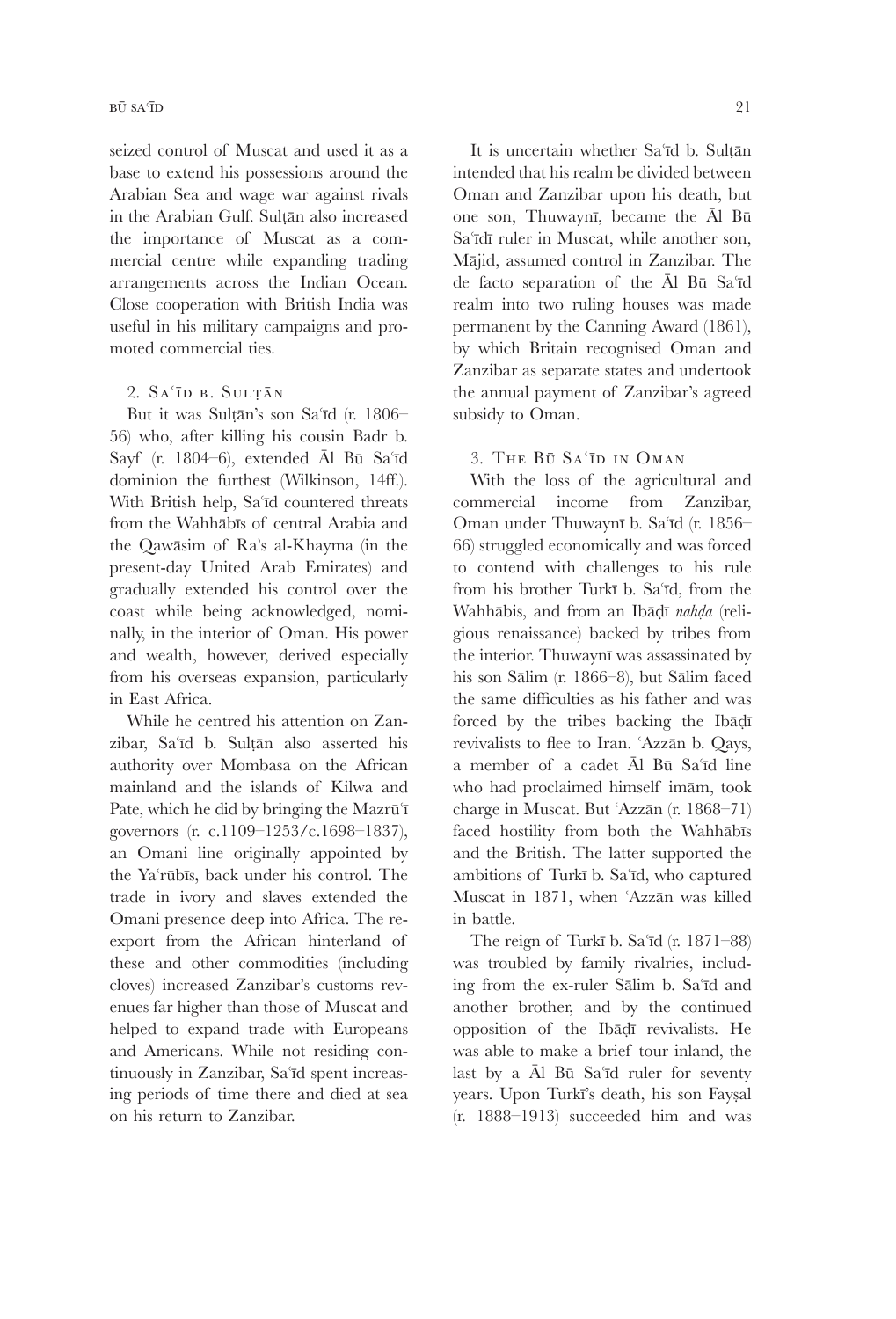forced by Britain to sign an agreement of nonalienation of territory in 1891 to prevent French inroads; he also faced a failed revivalist attack on Muscat in 1895. A new imam was elected in the interior in Fayal's last months.

His son Taymūr b. Faysal (r. 1913–31) was immediately faced with a threat posed by Ibadī imāmate forces, which culminated in a battle on the outskirts of Muscat in 1915, followed by the Agreement of al-Sīb in 1920, which recognised the autonomy of the interior. Taymūr abdicated when his son Sa'īd turned twenty-one and could succeed him. Sa'īd b. Taymūr (r. 1932–70) was noted for consolidating his control over his family along the coast, eliminating the country's debts, and prosecuting two wars. The first saw the end of the immate and the reimposition of the sultan's authority in the interior during the late 1950s. Sa'id inherited his father's fondness for Zufär in southern Oman, but a guerrilla rebellion emerged there in the 1960s. His Sandhurst-educated son Qābūs b. Sa'īd (r. 1970–2020), the offspring of a Zufärī mother, overthrew him and successfully prosecuted the war while opening the country to rapid development.

### 4. The Bū Sa'īd in Zanzibar

In Zanzibar, Mājid b. Sa'īd (r. 1856–70) was constantly fending off attempts by his brother Barghash to overthrow him. The reign of Barghash b. Sa'īd (r. 1870–88), who succeeded Mājid, was notable for such innovations as the first printing press and aqueduct, his opposition to British influence, and his support for the Ib *naha*. He was followed by his brother Khalfa (r. 1888–90). Britain established a protectorate over Zanzibar during the period of 'Alī b. Sa'īd (r. 1890–3), the last of the sons of Sa'id b. Sultān.

The *naha* and developments in Oman remained of deep interest to the Zanzibari branch of the family, as demonstrated by the financing by Hāmid b. Thuwaynī  $(r. 1893-6)$  of the Ibadi revivalists' 1895 attack on Muscat. Hāmid allied himself with a son of Barghash, Khālid (d. 1927), who attempted to claim the rulership upon Hāmid's death but was thwarted by the British, who bombarded his palace. The succession passed instead to Hamūd b. Muhammad (r. 1896–1902), who abolished slavery in Zanzibar, and then to his young England-educated son 'Alī b. Hamūd (r. 1902–11), who abdicated while in Europe. The long reign of Khalfa b. Harūb (r. 1911–61) was marked by the establishment of the Executive and Legislative Councils and improvements in physical infrastructure. Ill health cut short the reign of his son 'Abdallāh b. Khalīfa (r.  $1961-2$ ), and his son Jamshīd b. 'Abdallāh (r. 1963–4) enjoyed one month as ruler of independent Zanzibar before a revolution forced him into exile in England.

#### **BIBLIOGRAPHY**

Norman R. Bennett, *A history of the Arab state of Zanzibar*, London 1978; M. Reda Bhacker, *Trade and empire in Muscat and Zanzibar. The roots of British domination*, London 1992; P. J. L. Frankl, The exile of Sayyid Khalid bin Barghash Al-BuSaidi, *British Journal of Middle Eastern Studies* 33/2 (2006), 161–77; Amal N. Ghazal, *Islamic reform and Arab nationalism. Expanding the crescent from the Mediterranean to the Indian Ocean (1880s–1930s)*, London 2010; Hamīd b. Muhammad b. Ruzayq, al-Fath *al-mubn f srat al-sda al-Bsadiyyn*, trans. George Percy Badger, *History of the imâms and seyyids of Omân. From A.D. 661–1856*, London 1871; Robert G. Landen, *Oman since 1856. Disruptive modernization in a traditional Arab society*, Princeton 1967; Ahmed Hamoud al-Maamiry, *Omani sultans in Zanzibar, 1832–1964*, New Delhi 1988; Esmond Bradley Martin, *Zanzibar. Tradition and revolution*, London 1978; Beatrice Nicolini, *The*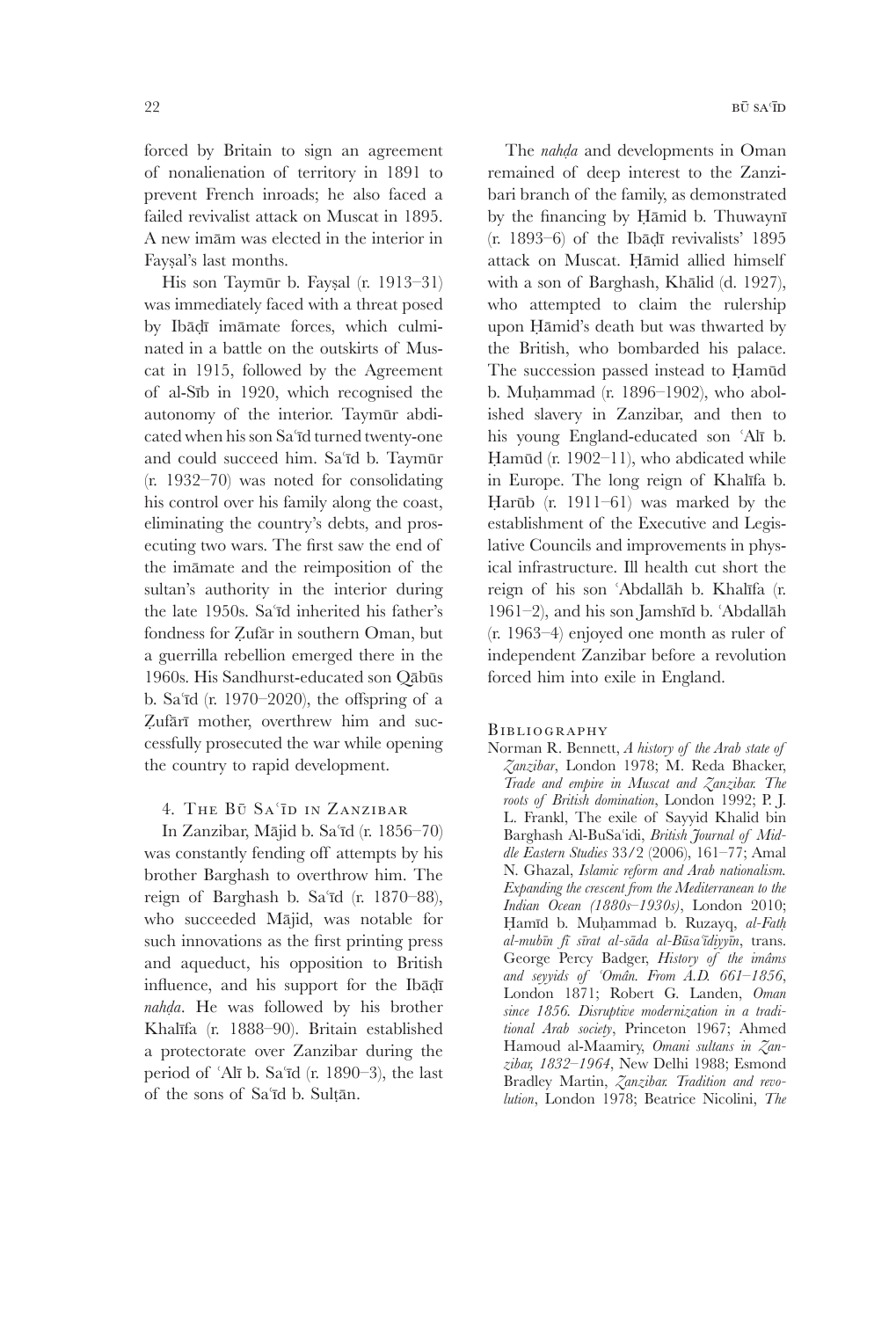*first sultan of Zanzibar. Scrambling for power and trade in the nineteenth-century Indian Ocean*, Leiden 2004; J. E. Peterson, *Oman in the twentieth century. Political foundations of an emerging state*, London 1978; Patricia Risso, *Oman and Muscat. An early modern history*, London and New York 1986; Rudolph Said-Ruete, The Al-Bu-Said dynasty in Arabia and East Africa, *Journal of the Royal Central Asian Society*

16/4 (1929), 417-32; Nūr al-Dīn 'Abdallāh b. umayd al-Slim, *Tufat al-ayn bi-srat ahl Umn*, 2 vols., Cairo 1347–50/1928–31; Abdul Sheriff and Ed Ferguson (eds.), *Zanzibar under colonial rule*, Athens OH 1991; J. C. Wilkinson, *The imamate tradition of Oman*, Cambridge 1987.

J. E. Peterson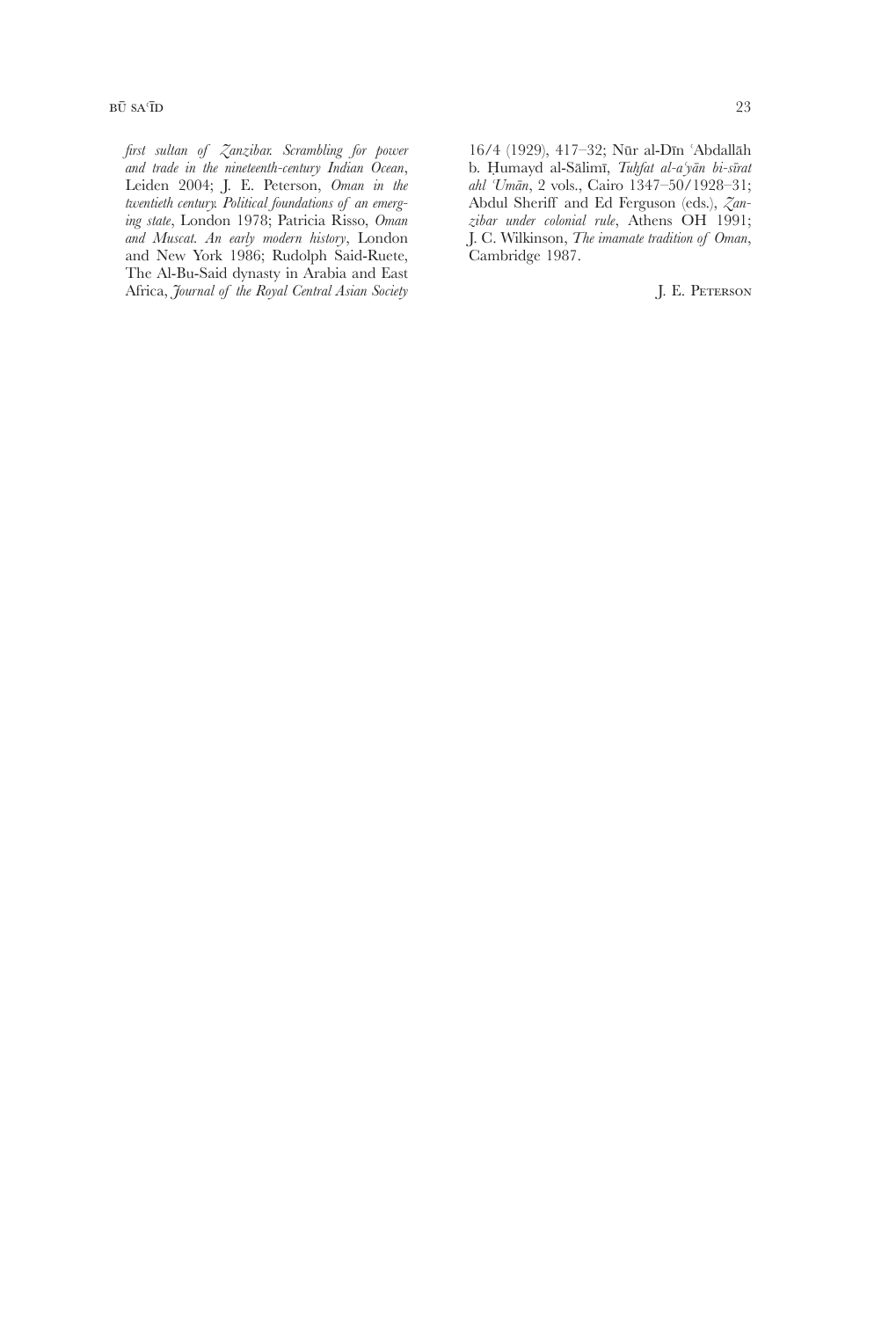# THE ENCYCLOPAEDIA OF ISLAM

# THREE

*Edited by*

Kate Fleet, Gudrun Krämer, Denis Matringe, John Nawas, and Everett Rowson

*With*

Roger ALLEN, Edith AMBROS, Thomas BAUER, Johann BÜSSOW, Ruth DAVIS, Ahmed EL SHAMSY, Maribel FIERRO, Najam HAIDER, Konrad HIRSCHLER, Nico KAPTEIN, Alexander KNYSH, Corinne LEFÈVRE, Scott LEVI, Roman LOIMEIER, Daniela MENEGHINI, Negin NABAVI, M'hamed OUALDI, D. Fairchild RUGGLES, Ignacio SÁNCHEZ, and Ayman SHIHADEH



**BRILL** 

LEIDEN • BOSTON 2022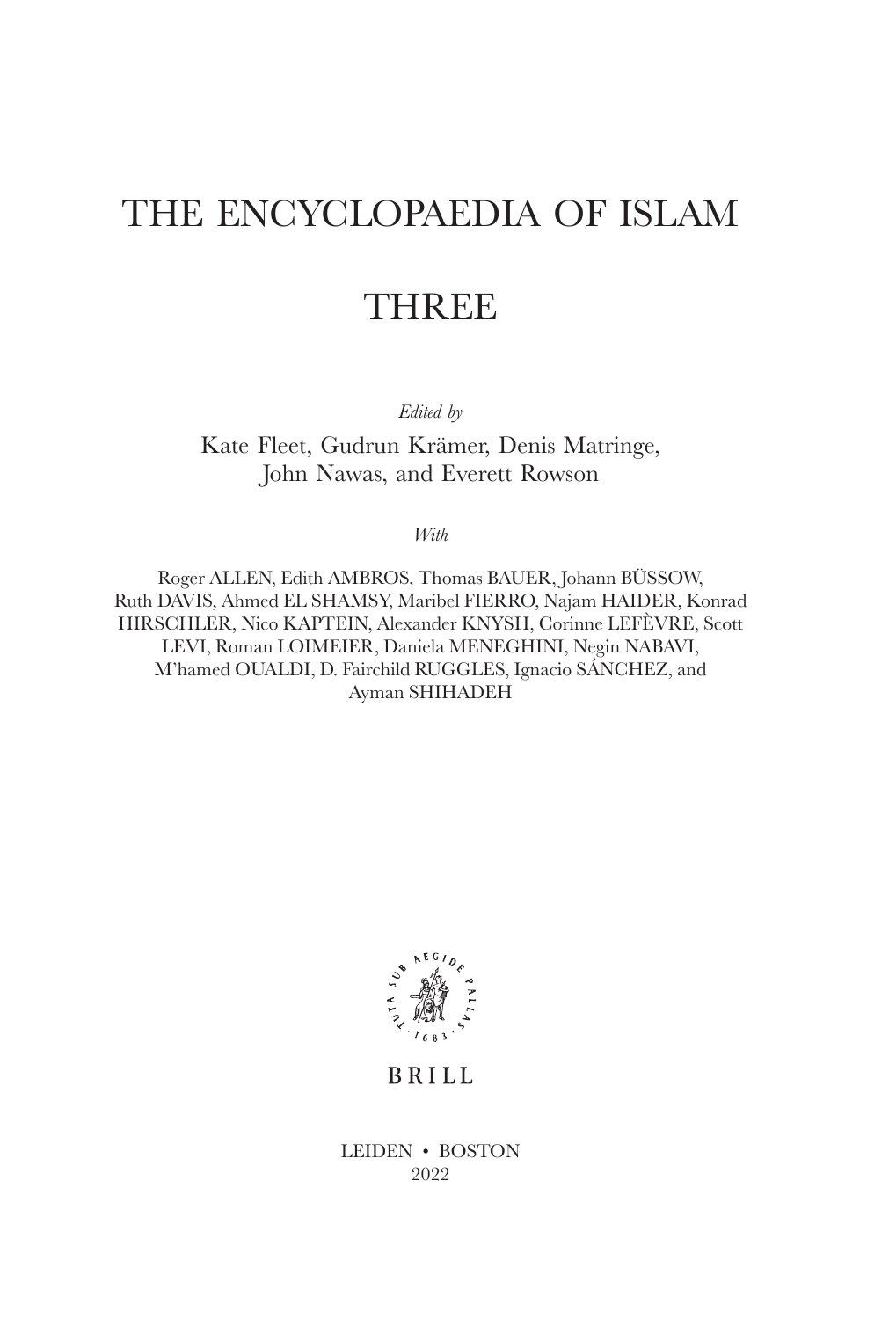Library of Congress Cataloging-in-Publication Data

A C.I.P. record for this book is available from the Library of Congress.

*EI3* is published under the patronage of the international union of academies.

### ADVISORY BOARD

Azyumardi Azra; Peri Bearman; Farhad Daftary; Geert Jan van Gelder (Chairman); R. Stephen Humphreys; Remke Kruk; Wilferd Madelung; Barbara Metcalf; Hossein Modarressi; James Montgomery; Nasrollah Pourjavady; and Jean-Louis Triaud.

### *EI3* is copy edited by

## Linda George, Alan H. Hartley, Brian Johnson, Alexander Khaleeli, Kate Kingsford, Eve Lacey, and Daniel Sentance

ISSN: 1873-9830 ISBN: 978-90-04-46461-2

© Copyright 2022 by Koninklijke Brill NV, Leiden, The Netherlands. Koninklijke Brill NV incorporates the imprints Brill, Brill Nijhoff, Brill Hotei, Brill Schöningh, Brill Fink, Brill mentis, Vandenhoeck & Ruprecht, Böhlau Verlag and V&R Unipress. All rights reserved. No part of this publication may be reproduced, translated, stored in a retrieval system, or transmitted in any form or by any means, electronic, mechanical, photocopying, recording or otherwise, without prior written permission from the publisher. Requests for re-use and/or translations must be addressed to Koninklijke Brill NV via brill.com or copyright.com.

This book is printed on acid-free paper and produced in a sustainable manner.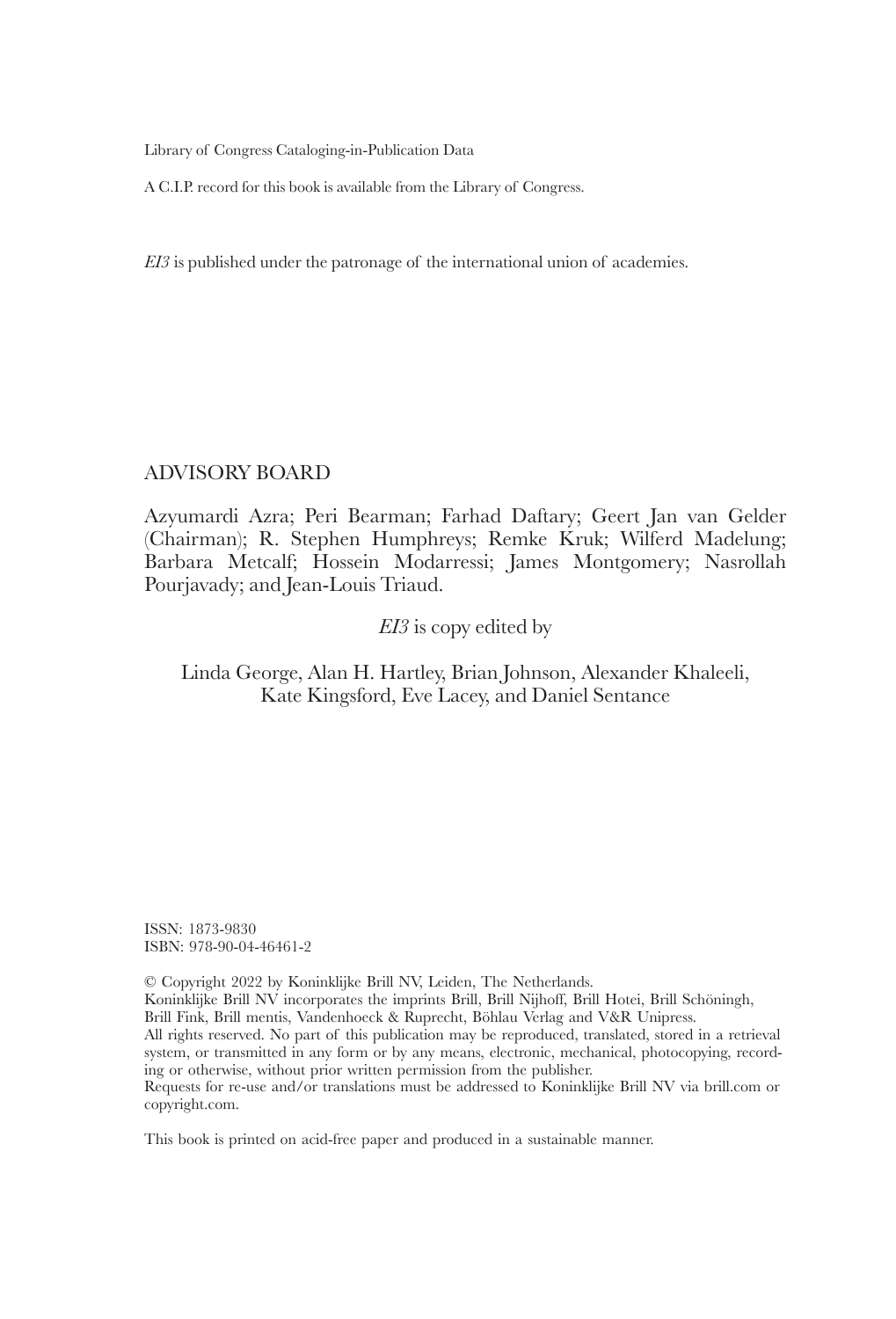# list of abbreviations

a. Periodicals *AI = Annales Islamologiques AIUON = Annali dell' Istituto Universitario Orientale di Napoli AKM = Abhandlungen für die Kunde des Morgenlandes AMEL = Arabic and Middle Eastern Literatures AO = Acta Orientalia AO Hung. = Acta Orientalia (Academiae Scientiarum Hungaricae) ArO = Archiv Orientální AS = Asiatische Studien ASJ = Arab Studies Journal ASP = Arabic Sciences and Philosophy ASQ = Arab Studies Quarterly BASOR = Bulletin of the American Schools of Oriental Research BEA = Bulletin des Études Arabes BEFEO = Bulletin de l'Ecole Française d'Extrême-Orient BEO = Bulletin d'Études Orientales de l'Institut Français de Damas BIE = Bulletin de l'Institut d'Égypte BIFAO = Bulletin de l'Institut Français d'Archéologie Orientale du Caire BKI = Bijdragen tot de Taal-, Land- en Volkenkunde BMGS = Byzantine and Modern Greek Studies BO = Bibliotheca Orientalis BrisMES = British Journal of Middle Eastern Studies BSOAS = Bulletin of the School of Oriental and African Studies BZ = Byzantinische Zeitschrift CAJ = Central Asiatic Journal DOP = Dumbarton Oaks Papers EW = East and West IBLA = Revue de l'Institut des Belles Lettres Arabes, Tunis IC = Islamic Culture IHQ = Indian Historical Quarterly IJAHS = International Journal of African Historical Studies IJMES = International Journal of Middle East Studies*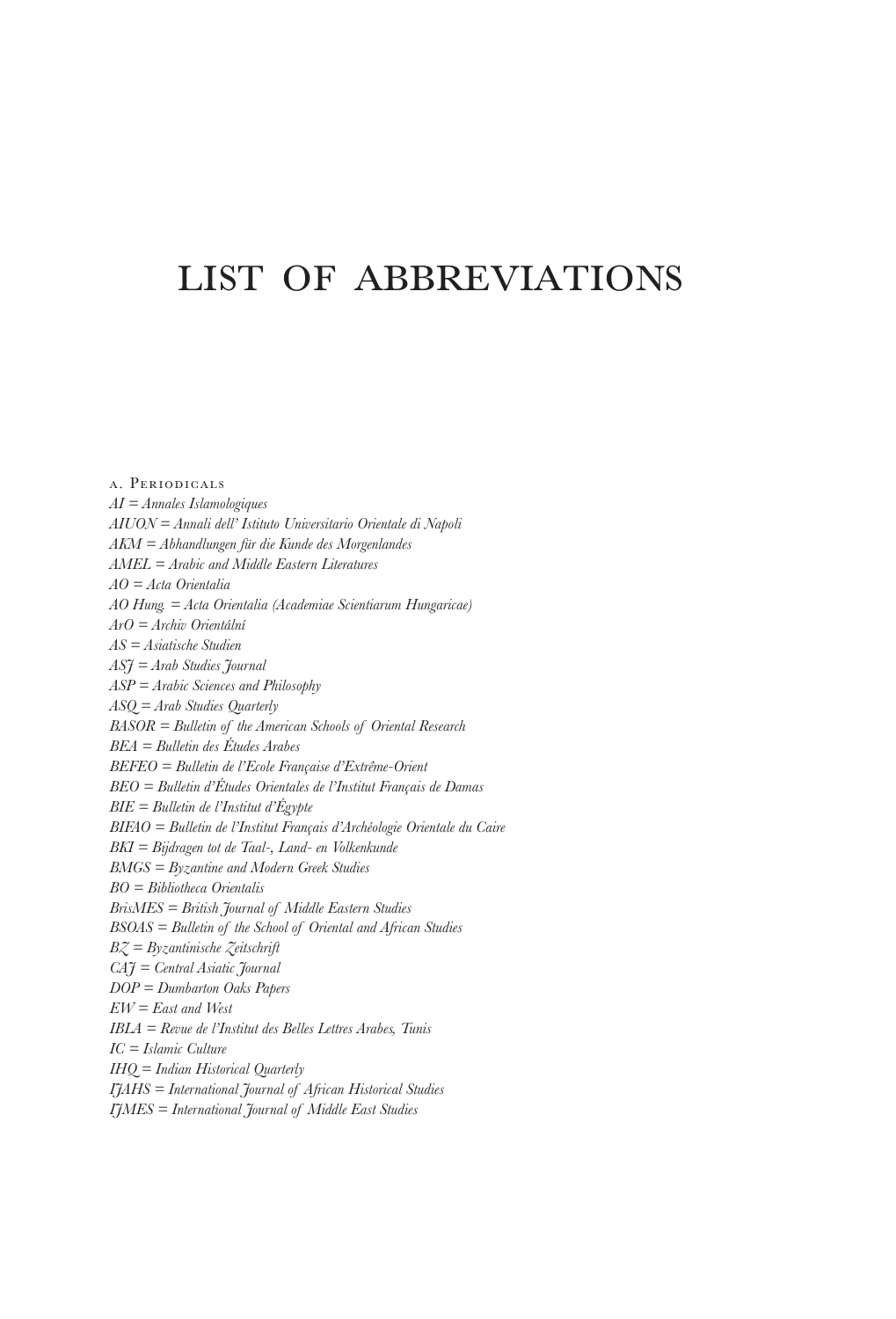```
ILS = Islamic Law and Society
IOS = Israel Oriental Studies
IQ = The Islamic Quarterly
JA = Journal Asiatique
JAIS = Journal of Arabic and Islamic Studies
JAL = Journal of Arabic Literature
JAOS = Journal of the American Oriental Society
JARCE = Journal of the American Research Center in Egypt
JAS = Journal of Asian Studies
JESHO = Journal of the Economic and Social History of the Orient
JIS = Journal of Islamic Studies
JMBRAS = Journal of the Malaysian Branch of the Royal Asiatic Society
JNES = Journal of Near Eastern Studies
JOS = Journal of Ottoman Studies
JQR = Jewish Quarterly Review
JRAS = Journal of the Royal Asiatic Society
JSAI = Jerusalem Studies in Arabic and Islam
JSEAH = Journal of Southeast Asian History
JSS = Journal of Semitic Studies
MEA = Middle Eastern Affairs
MEJ = Middle East Journal
MEL = Middle Eastern Literatures
MES = Middle East Studies
MFOB = Mélanges de la Faculté Orientale de l'Université St. Joseph de Beyrouth
MIDEO = Mélanges de l'Institut Dominicain d'Études Orientales du Caire
MME = Manuscripts of the Middle East
MMIA = Majallat al-Majma al-Ilmi al-Arabi, Damascus
MO = Le Monde Oriental
MOG = Mitteilungen zur Osmanischen Geschichte
MSR = Mamluk Studies Review
MW = The Muslim World
OC = Oriens Christianus
OLZ = Orientalistische Literaturzeitung
OM = Oriente Moderno
QSA = Quaderni di Studi Arabi
REI = Revue des Études Islamiques
REJ = Revue des Études Juives
REMMM = Revue des Mondes Musulmans et de la Méditerranée
RHR = Revue de l'Histoire des Religions
RIMA = Revue de l'Institut des Manuscrits Arabes
RMM = Revue du Monde Musulman
RO = Rocznik Orientalistyczny
ROC = Revue de l'Orient Chrétien
RSO = Rivista degli Studi Orientali
SI = Studia Islamica (France)
SIk = Studia Islamika (Indonesia)
SIr = Studia Iranica
```